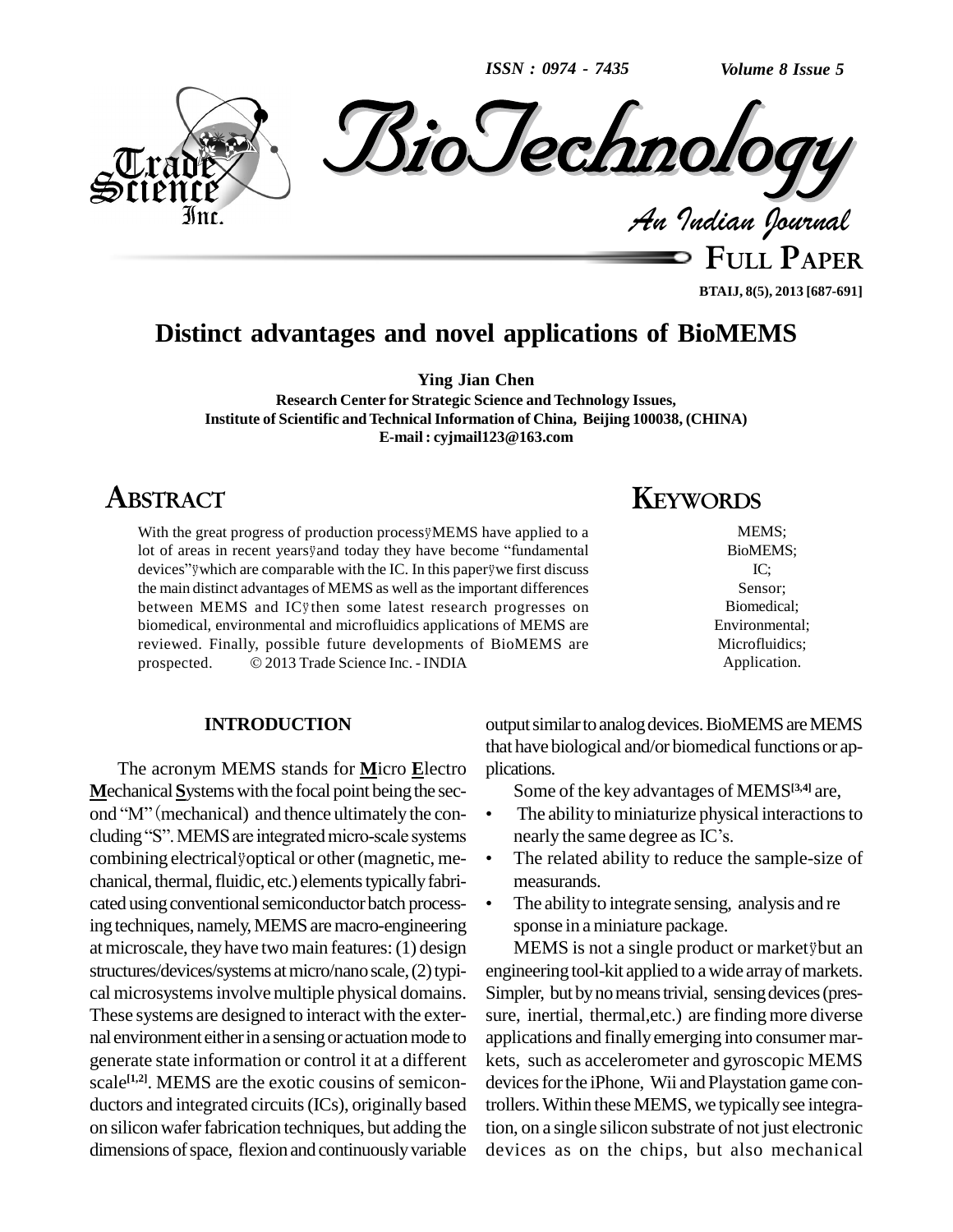# **FULL PAPER**

elements y sensors and actuators. In addition to the commonly present materials in silicon ICs, other materials such as ceramics and most recently carbon nanotube, CNT, arrays are also being incorporated into MEMS. The resulting microsystems have shown, for a variety  $\frac{d}{dt}$ CNT, arrays are also being incorporated into MEMS.<br>The resulting microsystems have shown, for a variety is the state of applications junprecedented levels of miniaturization (reliability) and newcapabilities **[5,11]**.

## **MEMS VERSUS IC**

MEMS are a class of physically small systems that combine electronic functions with optical, mechanical, thermal and others. MEMS encompass the processbased technologies used to fabricate tiny integrated devices. MEMS are a logical extension of microelectronics and IC technology. As an extension of IC technology, the production of MEMS devices benefits from years of IC manufacturing experience. For instance, technologies such as microlithography, chemical etching, vapor deposition, and electroplating can be used to create the microstructures of MEMS.The products range in size from a few micrometers to millimeters. These devices/systems have the ability to sense the environment, process and analyze information, and re-spond with <sup>a</sup> variety of mechanical and electrical actuators on the micro scale, and generate effects on the<br>expressed as "one product, one process". At this point macro scale.

As a manufacturing technology, MEMS has several distinct advantages<sup>[3,4]</sup>: eral distinct advantages<sup>[3,4]</sup>:

- MEMS technology has the characteristics of interdisciplinary.Its diversityof applications hasled to an unparalleled range of devices and synergies across previously unrelated fields, for instance, biomedicine and microelectronics, semiconductor<br>physics and microoptics.
- ucts have obvious advantages with small size, light  $\frac{F}{T}$  weight and low cost. ByMEMS technologyand batch fabrication tech niques, one can produce components and devices with higher performance and reliability, such prod-
- rication of products that cannot be manufactured a "MEI MEMS technology provides the basis for the fabby other methods. Hence, MEMS have become a universally applicable technology such as IC microchip.

However, three points makes it very different<sup>[3,4]</sup>:

- MEMS products are usually application specific, resulting in a wide range of very different products.
- The number of MEMS products will be always less than that for semiconductor  $IC$ 's. A good example is the inkjet printer. The four inkjet nozzles are operated using printed circuit boards with tens of other<br>silicon devices.<br>Unlike IC manufacturing, there is no "unit cell" (like
- the transistor) in MEMS technology. This leads to a more diverse technology base with more development and engineering work. Hence, it is more expensive and more difficult to maintain MEMS technology.

Some important differences between MEMS and IC are summarized in TABLE 1. There is also lack of a stable front-end technology (no Complementary Metal-Oxide Semiconductor) (CMOS) equivalent) in MEMS. Moreover, there is a multidimensional interaction space in MEMS, for instance, there is not only electrical connections but also optical connections. MEMS are a very complicated multidisciplinary field, in which physics, chemistry, materials science, mechanics and engineering play an important role. In addition, the end-product functionality of MEMS is often tightly related to the process used tomake it.This can be vividly end-product functionality of MEMS is often tightly re-<br>lated to the process used to make it. This can be vividly<br>expressed as "one product, one process". At this point the MEMS are completely different with the IC industry where so many products share a common process.

|                                         | <b>MEMS</b>                    | IC                                         |
|-----------------------------------------|--------------------------------|--------------------------------------------|
| Unit Cell                               | No unit cell                   | Transistor                                 |
| Front-end<br>Technology                 | No single stable<br>technology | <b>CMOS</b>                                |
| Interaction<br>Space                    | Multidimensional               | Electrical                                 |
| Basic<br>Disciplines                    | Multidisciplinary              | Physics and<br>engineering                 |
| Process or<br>Fabrication<br>Technology | One product, one<br>process    | Many products<br>share a common<br>process |

Therefore, the current research is evolving toward a "MEMS unit" that is not a single "unit cell" (e.g. transistor in IC), but small, specifically designed, components libraries that could be refined over time to become "standard building blocks" for each MEMS de-

*Indian Journal*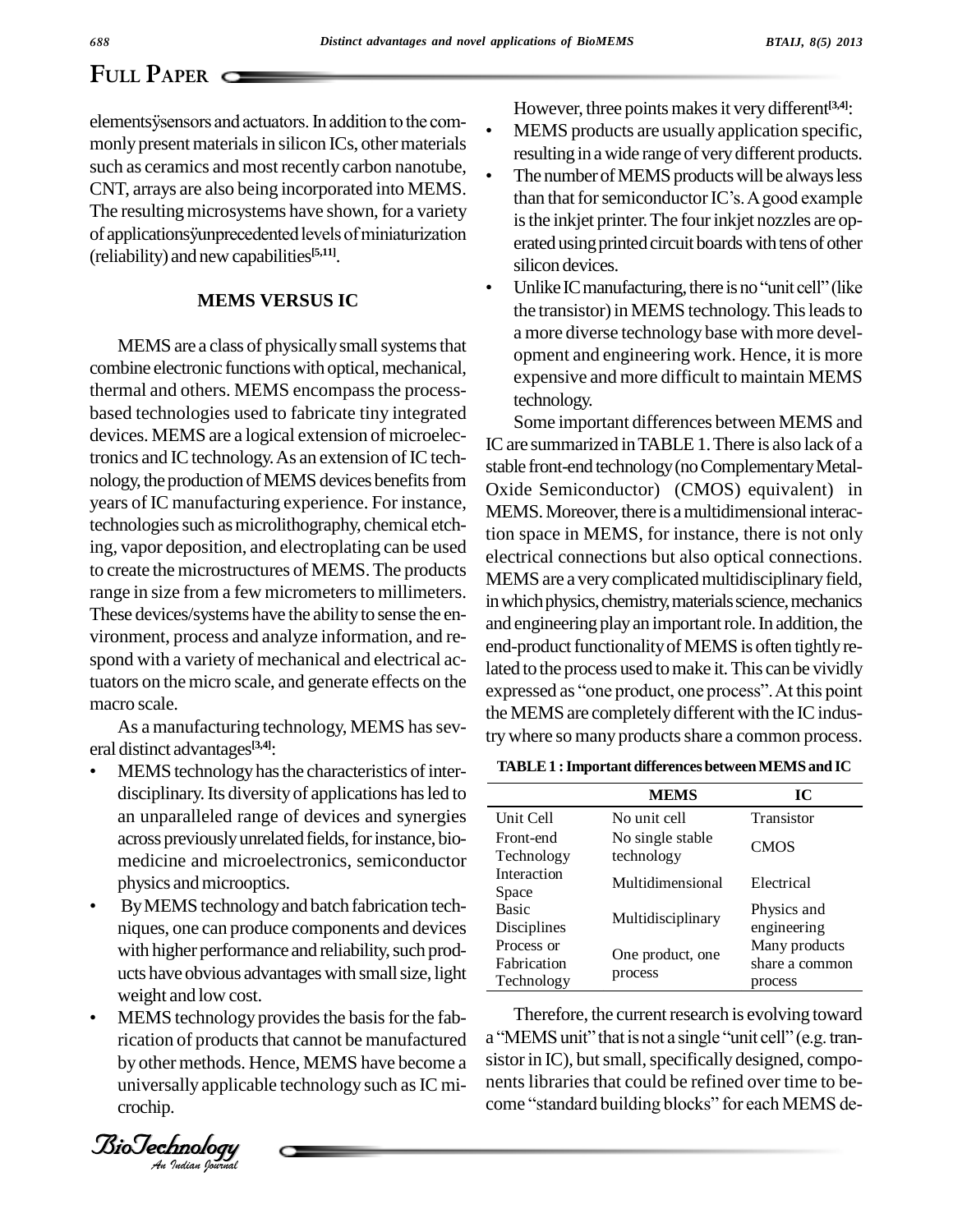vice domain.

MEMS technology is a enchanting and far-reaching area.It has played and will continue to playa very vital role in both science and human society. Especially, it has translated physical properties and material characteristics into structures and devices that can have a  $\bullet$  In it has translated physical properties and material cha<br>acteristics into structures and devices that can have<br>large positive impact on people's everyday life.

# **SOME RECENTAPPLICATIONS OF BioMEMS**

Until recently, sensors are a major application for MEMS devices. Today, BioMEMS have become the largest and most diverse applications of MEMS de vices. Applications for BioMEMS devices exist in clinical medicine, environmental, biological and chemical analysis. Applications from one area often overlap with other areas.Applications can be broadly placed into the fol-ïlowing categories **[12-16]**: lowing categories<sup>[12-16]</sup>:<br>• clinical diagnostics and therapeutics,

- clinical diagnostics and therapeu<br>• environmental applications,
- ï
- food safety, and
- bioprocessing.

MEMS technology is an engineering solution for biomedical problems. From component aspect, • BioMEMS is the research of microfabricated devices • Analysis. for biomedical applications. BioMEMS usually contains  $\bullet$ sensors, actuators, mechanical structures and electronics. Such systems are being developed as diagnostic and analytical devices at diagnostic and analytical de vices.BioMEMS is expected to revolutionize the field of medicine. Clinical applications of BioMEMS include both diagnostic (utilizing MEMS sensors and transducers) and therapeutic (such as drug delivery actuators) applications.

# **In medical field MEMS have the following appli-** In mealcal field<br>cations<sup>[12]</sup>:

- Precise dispensers for small amounts of liquids found<br>Biomolecular amplification. in needleless injectors and drug delivery systems.
- Sub-dermal glucose for monitoring monitor glucose<br>levels and delivery of the insulin.
- DNA microarrays for testing of genetic diseases <br>and other biological markers.
- Medical diagnostics for blood analysis, cells counts andurinalysis.

 Polymerase chain reaction(PCR) for DNA repli-  $\bullet$ cation.

In particular, pressure sensorsin biomedical field have thefollowingapplications: <sup>ï</sup>have the following applications:<br>• Blood pressure sensors.

- 
- Intracranial pressure sensors.
- Pressure sensors in endoscopes.
- Sensors for infusion pumps.

Main differences between MEMS and BioMEMS are summarized inTABLE2.BioMEMS are being re-searched for possible applicationsin <sup>a</sup> varietyof areas, but have already led to multiple applications in the following areas **[13-15]**:

| TABLE 2 : Comparing MEMS with BioMEMS |  |
|---------------------------------------|--|
|---------------------------------------|--|

| <b>MEMS</b>                   | <b>BioMEMS</b>                                                      |  |
|-------------------------------|---------------------------------------------------------------------|--|
| Silicon based                 | <b>Biocompatible Material</b><br>Biomolecular & physical            |  |
| Material<br>Electrical &      |                                                                     |  |
| Mechanical                    | parameter                                                           |  |
| interface,                    | (electrical, mechanical, optical)                                   |  |
| integration<br>Moving part in | transducer integration                                              |  |
| micromachining                | Motion medium in passive<br>substrate-microfluidic driving<br>force |  |
| system——active                |                                                                     |  |
| component                     |                                                                     |  |

- component<br>• Detection.
- Detection.<br>• Analysis.
- Diagnosis.
- Therapeutics.
- Drug delivery.
- Cell culture.

BioMEMS encompasses all interfaces and inter sections of the life sciences and clinical disciplines with microsystems and nanotechnology. Main related areas are the following<sup>[16]</sup>: are the following<sup>[16]</sup>: are the following<sup>[16]</sup>:<br>• Micro and nanotechnology for drug delivery.

- 
- Micro and nanotechnology for drug delivery.<br>• Tissue engineering, harvesting, manipulation.
- Microfluidics and miniaturized total analysis systems.<br>Superstitution of miniaturized total analysis systems.
- Microfluidics and miniaturized total analysis systems.<br>• Nano-scale imaging, and integrated systems. Nano-scale imaging, and integrated systems.
- 
- Biomolecular amplification.<br>• Sequencing of nucleic acids. • Sequencing of nucleic aci-<br>• Molecular assembly.
- Molecular assembly.<br>• Proteomics.
- 
- Biosensors.

In the remaining part of this section, we focus on some new applications of BioMEMS in three fields.

*Indian Journal*

**FULL PAPER**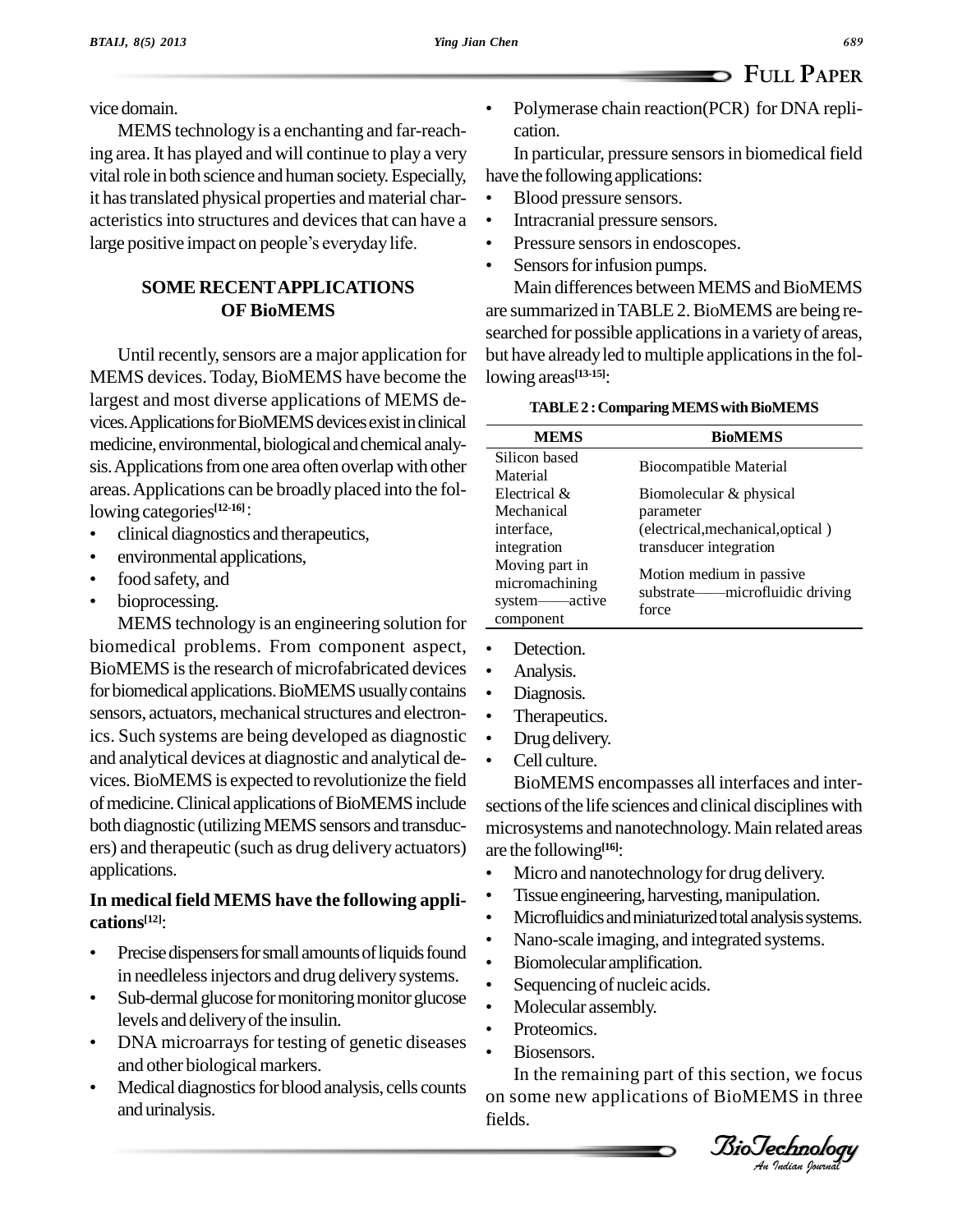# **FULL PAPER**

## **BIOMEDICALAPPLICATIONS OF BioMEMS**

BioMEMS sensor placement depends on the de-<br>vice and its application. A sensor can be<sup>[12,16]</sup> sim vice and its application. A sensor can be<sup>[12,16]</sup>

- topical (applied to skin or placed in the mouth)
- externally connected (*in vitro* or external with *in* ence of *vivo* or internal device) plicatio
- implanted devices(totally*in vivo*)

#### **Topicalsensors**

They are applied to skin or placed in the mouth. One familiar device is the thermometer used for measuring body temperature.Thick-film disposable ther mistors and infrared earthermometers have largelyre placed the mercury thermometer.

#### **Externally connected sensors**

They contain both an *in vivo* part and an external part. An example of such a device is the cochlear implant. These devices contain a microphone, a speech processor, a transmitter and receiver/stimulator, and an electrode array.The implant does notrestore normal hearing, but it does give a deaf person a useful representation of his environment and helps himunderstand speech. Another example is the glucometer. These devices have an implanted glucose sensor that communicates with external components, such as a computer and micropump.

#### **Implanted devices**

lation. Implantable pressure sensors are being tested that and cl<br>can be used in cardiovascular monitoring, glaucoma tion of This area of BioMEMS has numerous possibilities, but few of these devices have made it to market. Im plantable BioMEMS that have been on the market for years are defibrillators and pacemakers. Other emerging applications for implantable devices include neural imand spasticity. The implantable microelectrodes for neural applications are based on thin-film polymer foils with embedded microelectrodes for both recording and stimulation. Implantable pressure sensors are being tested that monitoring, and monitoring of intracranial pressure.

## **ENVIRONMENTALAPPLICATIONS OF BioMEMS**

They are a growing part of the BioMEMS field.



For example, a gene from a firefly is added to mammalian cells so that the cells glow when exposed to the toxin dioxin. As the amount of dioxin increases, the cells glow more brightly. This assay provides a quick and simple test for dioxin. The figure shows how the firefly luciferase reporter gene luminesces to test for the presence of dioxin in environmental samples. Another application uses cultured mammalian cells to predict lethal toxicity of chemicals in humans. The initial application used amicropipette tip to hold the cells.This assaycan be adapted to a MEMS device **[17]**.

Both environmental scientists and homeland security personnel are interested in the rapid detection and identification of bacteria and pathogens. Researchers have developed microsystems which concentrate components specific to certain pathogens, then release these to a micro gas chromatography unit so that the components can be separated. The separate components are passed to a surface acoustic wave sensor array (SAW) for component identification. A working example of such a systemwas developed bySandiaNationalLabs.This device will provide portable, rapid detection and early warning of the presence of pathogens in air or water.

## **MICROFLUIDICS AND BioMEMS APPLICATIONS**

plants and spinal cord stimulators to treat intractable pain applications such as clinical diagnostics (including tu-Another MEMS platform used in diagnostic BioMEMS makes use of microfluidic components. Integrated fluidic microchips allow separations, chemical reactions, and calibration-free analytical measurements to be directly performed in very small quantities of complex samples such as whole blood and contaminated environmental samples. This technology lends itself to mor marker screening) and environmental sensing in remote locations. Lab-on-a-Chip (LOC) systems enable sample handling, mixing, dilution, electrophoresis and chromatographic separation, staining and detection on single,micro-integrated systems **[18]**.

> BioLOC is developing a lab on a disk to perform ELISAs(Enzyme-linked ImmunosorbentAssays) on a polymeric compact disk. ELISAs use antibodies as biosensors. Theyhave been widely used for detection and quantification of biological agents (mainly proteins and polypeptides). An ELISA's high selectivity and sen